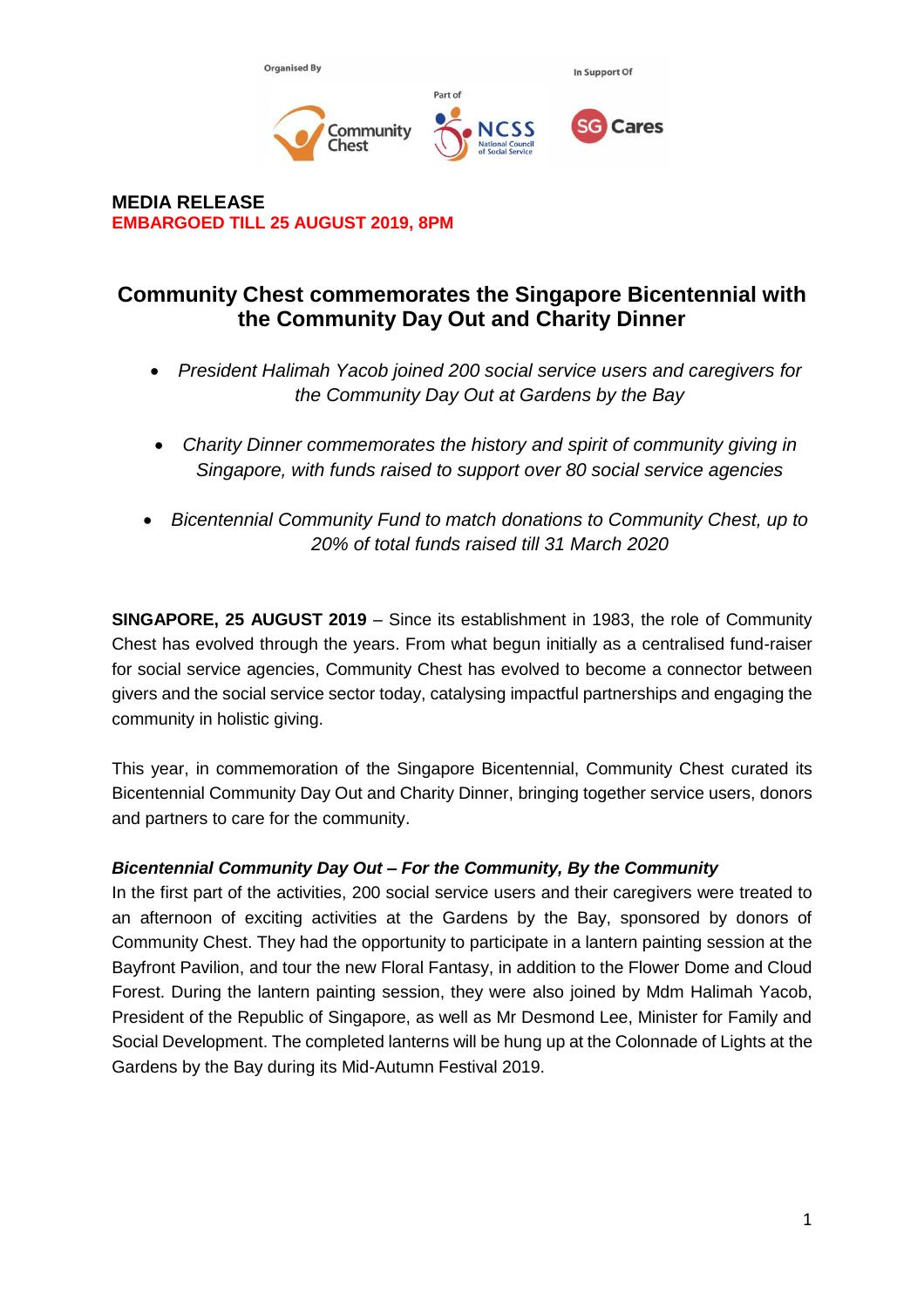

# *Bicentennial Charity Dinner – Celebrating Community Giving*

The Community Chest Bicentennial Charity Dinner saw different partners, donors and givers coming together in a demonstration of holistic giving, sharing talents and skills while raising funds to support over 80 social service agencies under Community Chest.

Local celebrity chefs, Mok Kit Keung, Violet Oon, Haikal Johari and Aziza Ali, prepared a fourcourse menu that was specially curated to pay homage to the multi-cultural heritage of Singapore. Guests were also treated to an inclusive fashion runway performance involving persons with disabilities and Mediacorp artistes, and a star performance by local jazz singer Joanna Dong. The photo wall was also specially created by Glenn Phua, an artist with autism represented by social enterprise The Art Faculty.

As part of the Dinner, tribute was paid to the spirit of community giving in the history of Singapore. Acknowledging the significance and role of community giving, Mr Phillip Tan, Chairman of Community Chest, shared, "Since the early days of nation building, philanthropists, businessmen and community leaders gave back selflessly to the community, through building schools, places of worship and by supporting those in need. This spirit of community giving not only helped to build a nation, but is what continues to drive our vision of empowering every person to live with dignity in a caring and inclusive society."

Up to 20% of all funds raised by Community Chest from now till 31 March 2020 will be matched by the government through the Bicentennial Community Fund. Community Chest supports over 80 social service agencies that provide critical services for five groups of service users – children with special needs and youth-at-risk, adults with disabilities, families in need, vulnerable seniors and persons with mental health conditions. With fundraising and operating costs covered mainly by the Tote Board, 100% of donor contributions goes towards Community Chest's supported causes and charities.

**- END -**